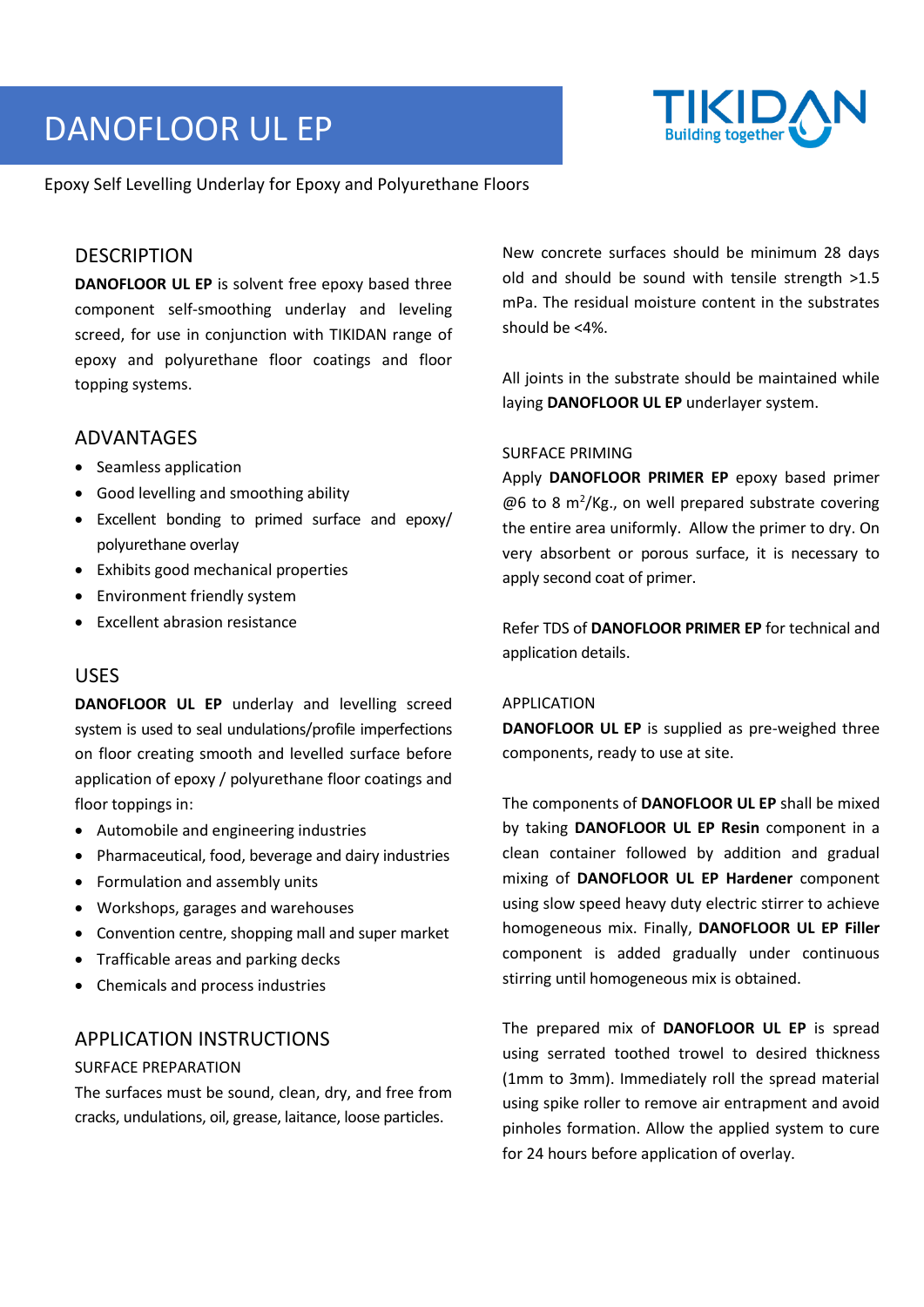

## APPLICATION DATA

| <b>Mix Ratio PBW</b>                          |                      |  |
|-----------------------------------------------|----------------------|--|
| Resin: Hardener: Filler                       | 100:100:150          |  |
| (For 1mm thickness)                           |                      |  |
| <b>Mix Ratio PBW</b>                          |                      |  |
| Resin: Hardener: Filler                       | 100:100:400          |  |
| (For 2 to 4mm thickness)                      |                      |  |
| Pot life at $30^{\circ}$ C                    | $\approx$ 45 Minutes |  |
| <b>Curing Schedule</b>                        |                      |  |
| Foot traffic / Light load                     | 24 to 48 Hours       |  |
| <b>Full traffic load</b>                      | 7 Days               |  |
| *Total Mix Required to Cover 10m <sup>2</sup> |                      |  |
| Area                                          |                      |  |
| @1mm                                          | 15 Kg. to 16 Kg.     |  |
| @ 2mm                                         | 30 Kg. to 32 Kg.     |  |
| @ 3mm                                         | 45 Kg. to 48 Kg.     |  |

\*Coverage / Consumption is approximate and it depends upon the site conditions and surface porosity at the time of application.

### PROPERTIES OF APPLIED PRODUCT

| <b>Properties</b>        | <b>Values</b>           | <b>Test Standard</b> |  |
|--------------------------|-------------------------|----------------------|--|
| Compressive              | $>60N/mm^2$             | ISO 604              |  |
| Strength                 |                         |                      |  |
| <b>Flexural Strength</b> | $>45$ N/mm <sup>2</sup> | <b>ISO 178</b>       |  |
| Tensile Strength         | $>22$ N/mm <sup>2</sup> | <b>ISO 527</b>       |  |
| <b>Bond Strength</b>     | $>3$ N/mm <sup>2</sup>  | <b>ASTM D4541</b>    |  |
|                          | (Concrete Failure)      |                      |  |
| <b>Impact Resistance</b> | >8 Joules               | ASTM D2794           |  |

\*Properties tested under laboratory condition for specimens cured for 15days @30 $^{\circ}$ C. Properties may vary based on actual site conditions.

### CLEANING

Immediately after application of **DANOFLOOR UL EP**, use suitable solvent for cleaning application tools.

### SUPPLY

**DANOFLOOR UL EP** is supplied as a three component comprising of Resin, Hardener and Filler. Resin Component is available in 5 Kg. pack size, Hardener Component is available in 5 Kg. pack size and Filler Component is available in 10 Kg. pack size. It has a shelf life of 12 months when stored under the covered shed in sealed condition.

| Available Packing | Resin | <b>Hardener</b> | Filler |
|-------------------|-------|-----------------|--------|
| Pack Size         | 5 Kg. | 5 Kg.           | 10 Kg  |

### STORAGE

**DANOFLOOR UL EP** must be stored above 5°C. Store under the shed & protect from extremes of temperature, heat, direct sunlight, and children.

## SAFETY PRECAUTIONS

As with all chemical products, care should be taken during use and storage of **DANOFLOOR UL EP.**